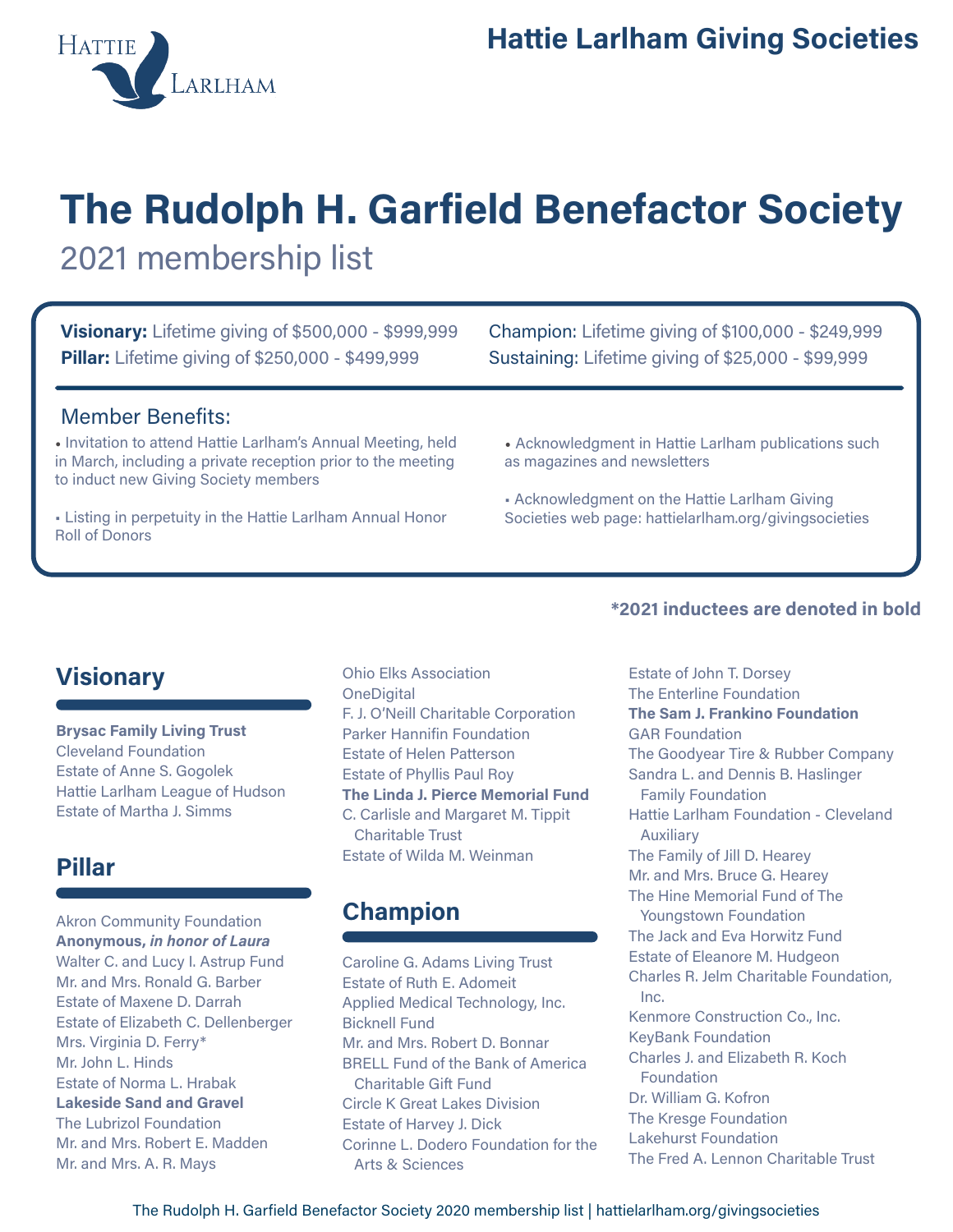Loya Foundation Estate of Raymond W. Lusin Estate of Dennis Lustig MBNA Foundation Estate of Gordon P. McKee Medical Mutual of Ohio Bessie Benner Metzenbaum Fund The Murch Foundation John P. Murphy Foundation Estate of David D. Myers National City Corporation Charitable Foundation Estate of Carl Neff The M. G. O'Neil Foundation William J. and Dorothy K. O'Neill Foundation Estate of Emily M. Rense Estate of Merritt B. Sampson Jo Hershey Selden Annuity Trust The Shelton Trust The Kelvin & Eleanor Smith Foundation Mr. and Mrs. James J. Spoth Rose Marie Stachura Trust Sugar Bush Golf Classic Committee Estate of Irene Trask Universal Rubber & Plastics Corp. Estate of Kathryn van den Eynden Estate of John and Janet Wasser WCI Steel, Inc. Mr. and Mrs. Michael J. Weinhardt

## **Sustaining**

Absolute Pharmacy, Inc. Estate of Mary Frances Forbs Adams Akron Children's Hospital Mr. and Mrs. Dennis P. Allen American Spring Wire Corporation AMETEK Foundation, Inc. Estate of Leonard C. Anderson The Andrews Foundation Robert W. Baird & Co. Incorporated Robert W. Baird & Co. Foundation, Inc. Estate of Florence Baker Mr. and Mrs. David F. Baker Estate of Mary Balaz Mr. and Mrs. James H. Ball, Sr. Mr. Bernard Baltic\* Bank One Mr. and Mrs. Lawrence R. Barton Mr. and Mrs. Frank P. Bevilacqua Mr. and Mrs. Pete Billington Estate of Walter Born

The Britton Fund Brouse McDowell LPA Estate of Marguerite M. Brown Matthew James Broz Charitable Remainder Trust Eva L. and Joseph M. Bruening **Foundation** Estate of Congetta Bundy Mr.\* and Mrs. Robert A. Burkhart Ms. Beth Burkhart Mr. and Mrs. Jake S. Byler Estate of Betty J. Caldwell Kenneth L. Calhoun Charitable Trust Canson, Inc. Cardinal Health Foundation Estate of Robert Carney Catanzarite Family Foundation Cavaliers Youth Fund Chagrin Valley Jaycees The Mary H. Chandler Charitable Lead Trust Estate of Thelma Chapman Chelsea GCA Realty Partnership, L.P. The Children's Guild Alvah S. and Adele C. Chisholm Memorial Fund The Henry V. & Frances W. Christenson Foundation Christian Bike Ministries Citizens Bank - Cleveland Cleveland Automobile Club Orphans' Outing Fund Cleveland Indians Baseball Company, Inc. Climaco,Wilcox, Peca, & Garofoli Co., LPA Mr.\* and Mrs. Avery S. Cohen The Mary S. and David C. Corbin Foundation Davey Company Foundation Day Family Fund of The Cleveland **Foundation** Delphi Packard Electric Systems, Plant 19 Mr. and Mrs. Paul S. Dennis Estate of Paul F Dickey Estate of George J. Dinda Ms. Carol Dolan and Mr. Greggory D. Hill The Dominion Foundation Duvin Family Philanthropic Fund Mrs. Helen Dzurec The Eaton Charitable Fund Mr. and Mrs. Robert W. Eckley Mr. and Mrs. Glen Edwards

Mr. Sheldon J. Epstein Mr. and Mrs. Thomas P. Esenwein Estate of Jacquelyn Dennison Estate of Eva Etoll Clara Faber Foundation The Fedeli Group The Finance Fund Estate of Marilyn E. Fitzgerald Fraternal Order of Eagles #2436 Fresh Mark Civic Fund Mrs. Gertrude Frohring\* Gary M. Gallupe Mr.\* and Mrs. Rudolph H. Garfield The Giant Eagle Foundation Gilchrist Polymer Center, LLC Mr. and Mrs. Julius A. Giriunas Judge Joseph Giulitto The Greater Akron Motorcycle Club, Inc. Mr. and Mrs. Charles J. Griffee Mrs. Jeanne M. Gufler Mrs. Mary Ann Haag Estate of Charles and Maxine Hammel Mr. Robert C. Happe Mrs. Nancy K. Harwood Mr. and Mrs. Duane L. Hile Mr.\* and Mrs. James M. Hile, Jr. Mrs. Grace Holm\* Estate of Josephine Horazdosky Howard, Wershbale & Co. Dr. and Mrs. Michael J. Howkins Mr. and Mrs. Robert J. Hurley, Jr. Estate of Virginia Marie Hyde The Louise H. and David S. Ingalls Foundation, Inc. Ingram-White Castle Foundation JAH Foundation Estate of Ruth R. Jones Dr. Robert W. Jones and Dr. Sandra Jones Estate of Gertrude R. Jones Estate of Marie L. Kalina Ms. Evelyn Kavran Mrs. Lynn Kelley Kepich Ford Estate of Elizabeth M. Kukkola Estate of Emma V. Kimack Mrs. Sabina Kirik Mrs. Malvina Klopman Ms. Holly S. Knapp John S. and James L. Knight Foundation Knights of Columbus Solon Valley Council #4893 Knights of Columbus #4664 - Akron